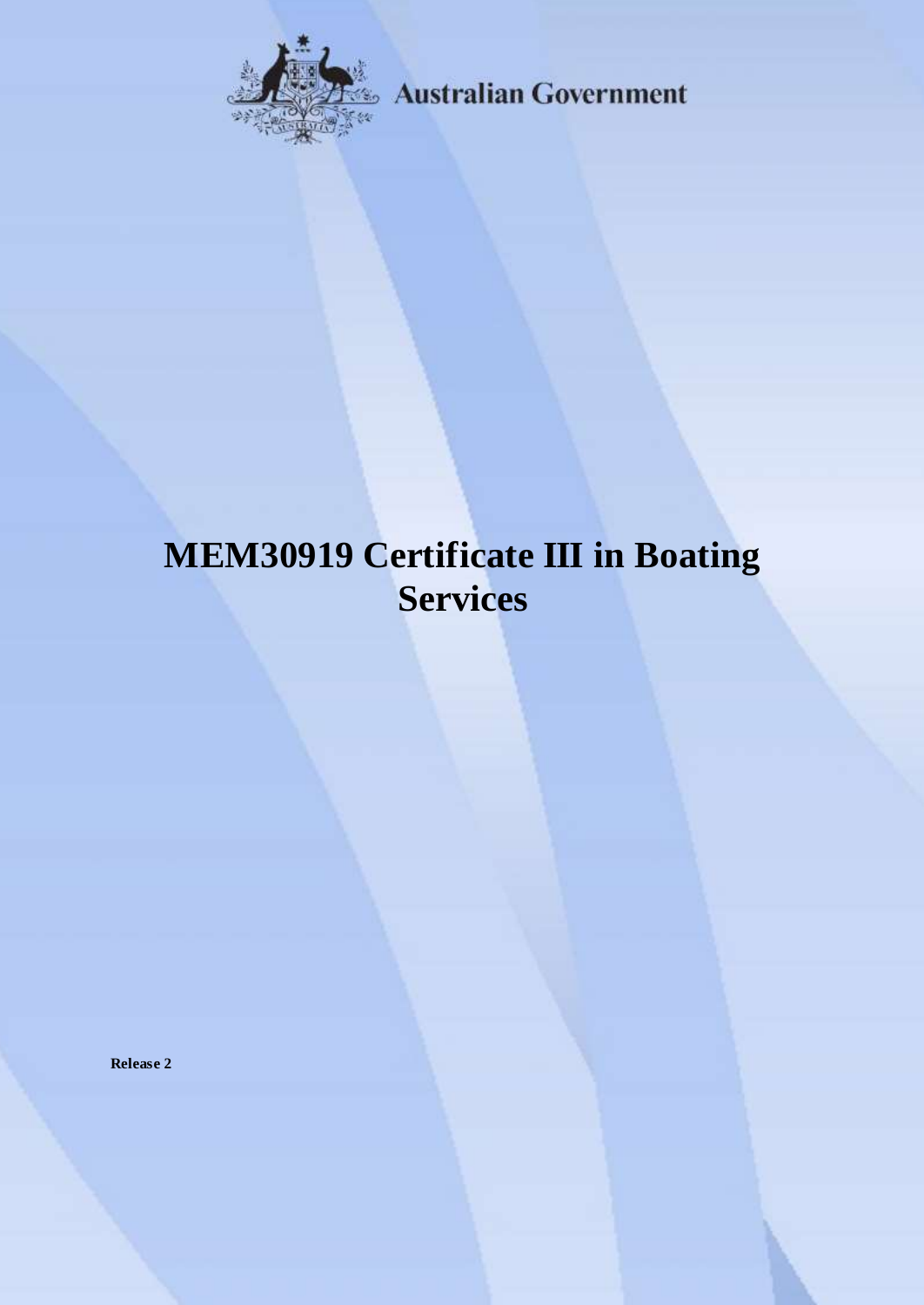## **MEM30919 Certificate III in Boating Services**

### **Modification History**

Release 2. Mandatory training contract pathway added.

Release 1. Supersedes and is equivalent to MEM30905 Certificate III in Boating Services.

# **Qualification Description**

This qualification defines the skills and knowledge required of an employee working within the boating services industry.

This qualification must be undertaken through a Training Contract or through formal trade recognition assessment processes.

The skills associated with this qualification are intended to apply to a wide range of boating services work, including the general maintenance of structures, hulls, engines and on-board mechanical work. It also includes maintaining the marine environment.

This qualification should not be undertaken by people who are not employed or seeking employment in a boating services marine environment. It should not be undertaken by school students unless they are formally engaged in a Training Contract associated with an Australian Traineeship.

Assessment of some units of competency must, where indicated, include evidence of the candidate's performance in a functioning workplace where there is a sufficient range of appropriate tasks and materials to cover the scope of application of those units. All outcomes must reflect the standard of performance inherent in the job.

No licensing, legislative or certification requirements apply to this qualification at the time of publication. However, in some jurisdictions units in this qualification may relate to licensing or regulatory requirements. Local regulations should be checked.

# **Entry Requirements**

There are no entry requirements for this qualification.

# **Packaging Rules**

To be awarded the MEM30919 Certificate III in Boating Services, a total of nineteen (19) units of competency must be achieved, chosen as outlined below:

- six (6) core units of competency listed below
- a minimum of thirteen (13) elective units of competency from Group A.

Up to four (4) appropriate elective units may be chosen from this Training Package, other endorsed Training Packages and accredited courses where those units are available for inclusion at Certificate III. Only select units that would be suitable for occupational outcomes in a boating services environment.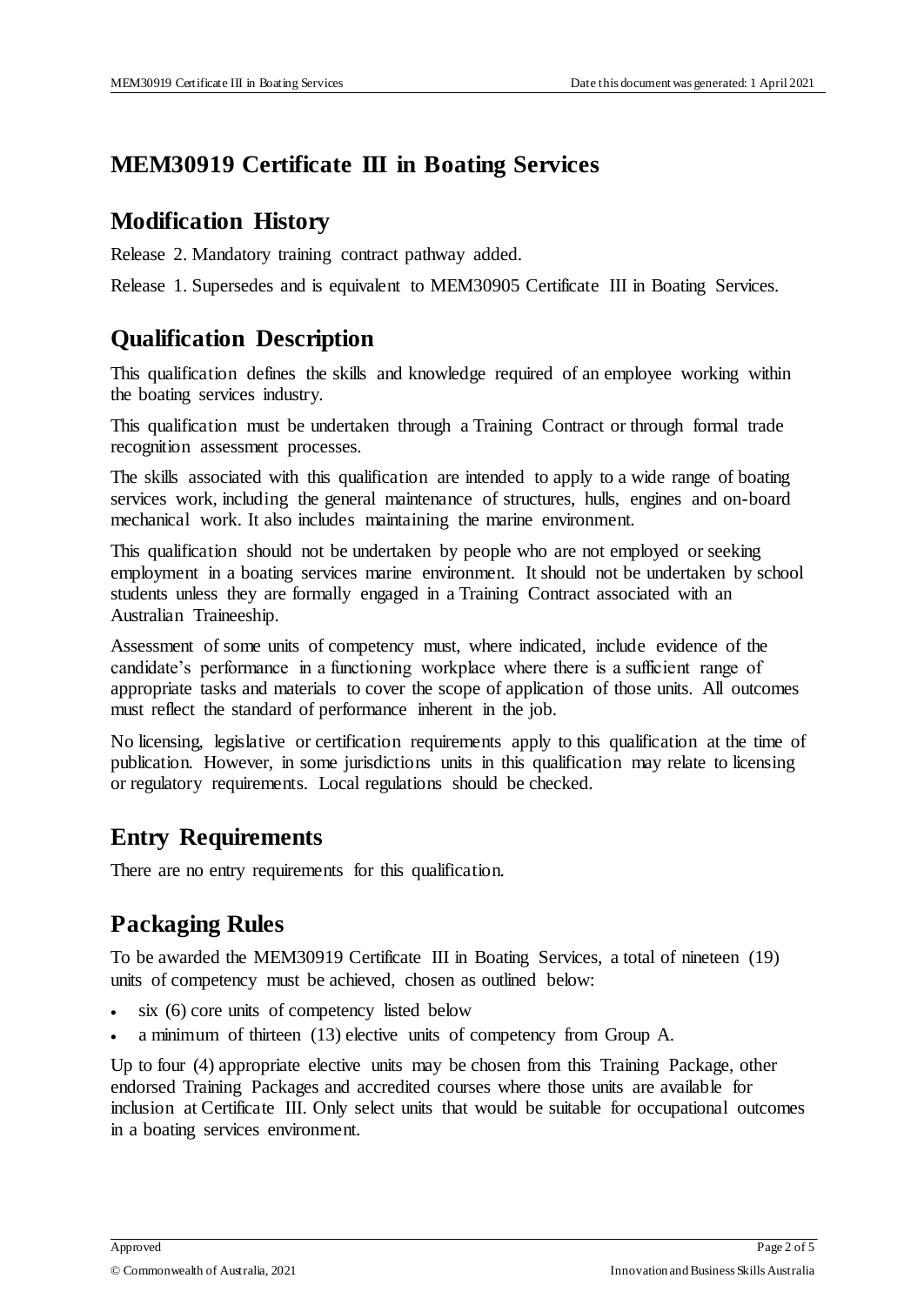#### Prerequisites

Units with prerequisite requirements are marked with an asterisk (refer to the individual units for details). All prerequisites are included in the units listed.

|  | Core units of competency |
|--|--------------------------|
|--|--------------------------|

| Unit code       | Unit title                                                      | Prere<br>q |
|-----------------|-----------------------------------------------------------------|------------|
| <b>MEM13015</b> | Work safely and effectively in manufacturing and<br>engineering |            |
| <b>MEM16006</b> | Organise and communicate information                            | $\ast$     |
| <b>MEM50001</b> | Classify recreational boating technologies and features         | $\ast$     |
| <b>MEM50002</b> | Work safely on marine craft                                     | $\ast$     |
| <b>MEM50003</b> | Follow work procedures to maintain the marine<br>environment    | $\ast$     |
| MSMENV272       | Participate in environmentally sustainable work<br>practices    |            |

#### Elective units of competency

Group A

| Unit code       | Unit title                                     | <b>Prere</b><br>q |
|-----------------|------------------------------------------------|-------------------|
| <b>MEM04018</b> | Perform general woodworking machine operations | $\ast$            |
| <b>MEM05003</b> | Perform soft soldering                         | $\ast$            |
| <b>MEM05005</b> | Carry out mechanical cutting                   | $\ast$            |
| <b>MEM05007</b> | Perform manual heating and thermal cutting     | $\ast$            |
| <b>MEM05012</b> | Perform routine manual metal arc welding       | $\ast$            |
| <b>MEM05050</b> | Perform routine gas metal arc welding          | $\ast$            |
| <b>MEM09002</b> | Interpret technical drawing                    | $\ast$            |
| <b>MEM11010</b> | Operate mobile load shifting equipment         | $\ast$            |
| <b>MEM11011</b> | Undertake manual handling                      | $\ast$            |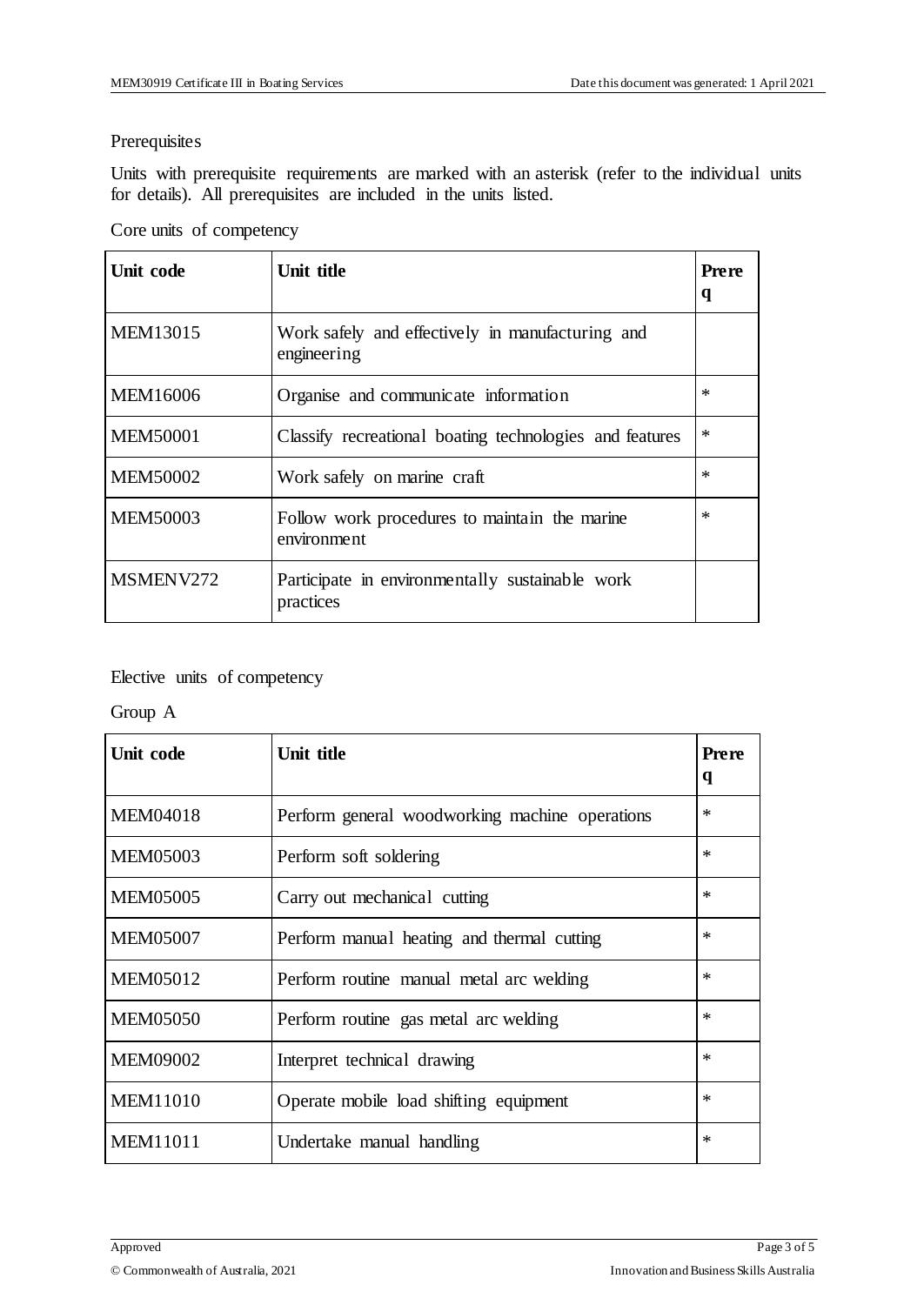| <b>MEM12006</b>   | Mark off/out (general engineering)                                                | *      |
|-------------------|-----------------------------------------------------------------------------------|--------|
| <b>MEM12007</b>   | Mark off/out structural fabrications and shapes                                   | $\ast$ |
| <b>MEM12023</b>   | Perform engineering measurements                                                  | $\ast$ |
| <b>MEM12024</b>   | Perform computations                                                              | $\ast$ |
| <b>MEM13003</b>   | Work safely with industrial chemicals and materials                               | $\ast$ |
| <b>MEM14006</b>   | Plan work activities                                                              | $\ast$ |
| <b>MEM18001</b>   | Use hand tools                                                                    | $\ast$ |
| <b>MEM18002</b>   | Use power tools/hand held operations                                              | $\ast$ |
| <b>MEM25001</b>   | Apply fibre-reinforced materials                                                  | $\ast$ |
| <b>MEM25004</b>   | Fair and shape surfaces                                                           | $\ast$ |
| <b>MEM25007</b>   | Maintain marine vessel surfaces                                                   | $\ast$ |
| <b>MEM50004</b>   | Maintain quality of environment by following marina<br>codes                      | *      |
| <b>MEM50005</b>   | Refuel vessels                                                                    | $\ast$ |
| <b>MEM50006</b>   | Check operational capability of marine craft                                      | *      |
| <b>MEM50007</b>   | Check operational capability of sails and sail operating<br>equipment             | $\ast$ |
| <b>MEM50008</b>   | Carry out trip preparation and planning                                           | $\ast$ |
| <b>MEM50009</b>   | Safely operate a mechanically powered recreational<br>boat                        | $\ast$ |
| <b>MEM50010</b>   | Respond to boating emergencies and incidents                                      | $\ast$ |
| TLILIC0002        | Licence to operate a vehicle loading crane (capacity 10<br>metre tones and above) |        |
| <b>TLILIC0003</b> | Licence to operate a forklift truck                                               |        |